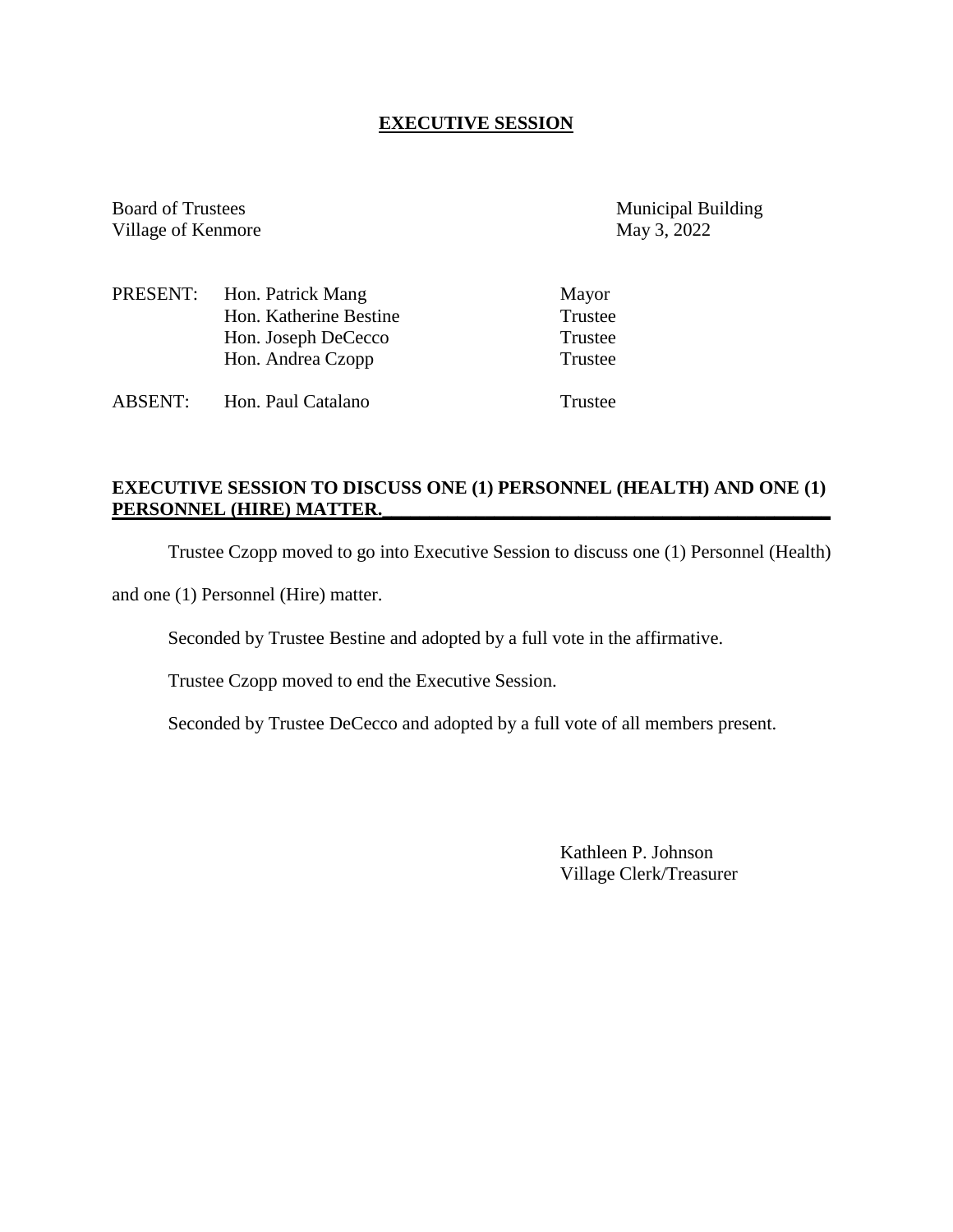## **CORPORATION PROCEEDINGS**

Board of Trustees Municipal Building Village of Kenmore May 3, 2022

|         | PRESENT: Hon. Patrick Mang | Mayor   |
|---------|----------------------------|---------|
|         | Hon. Katherine Bestine     | Trustee |
|         | Hon. Joseph DeCecco        | Trustee |
|         | Hon. Andrea Czopp          | Trustee |
| ABSENT: | Hon. Paul Catalano         | Trustee |

The meeting was called to order at 7:30 p.m. by Mayor Patrick Mang. The Mayor led the Pledge of Allegiance.

## **BOARD APPROVED THE HIRE OF A PART-TIME DISPATCHER FOR THE POLICE DEPARTMENT.**

Trustee Bestine moved to approve the hire of Vincent Malpica as a part-time Public

Safety Dispatcher for the Kenmore Police Department, effective May 4, 2022.

Seconded by Trustee DeCecco and adopted by a full vote in the affirmative.

## **BOARD APPROVED AND GRANTED PERMISSION FOR THREE DEPARTMENT OF PUBLIC WORKS EMPLOYEES TO A TRAINING \_\_\_\_\_\_\_**

Trustee DeCecco moved to approve and grant permission for Scott Hayward, Jack

Johnson and Chris Trautman to attend the "Western NY Water Works Conference" on May 4,

2022 in Lockport, New York, with expenses.

Seconded by Trustee Bestine and adopted by a full vote in the affirmative.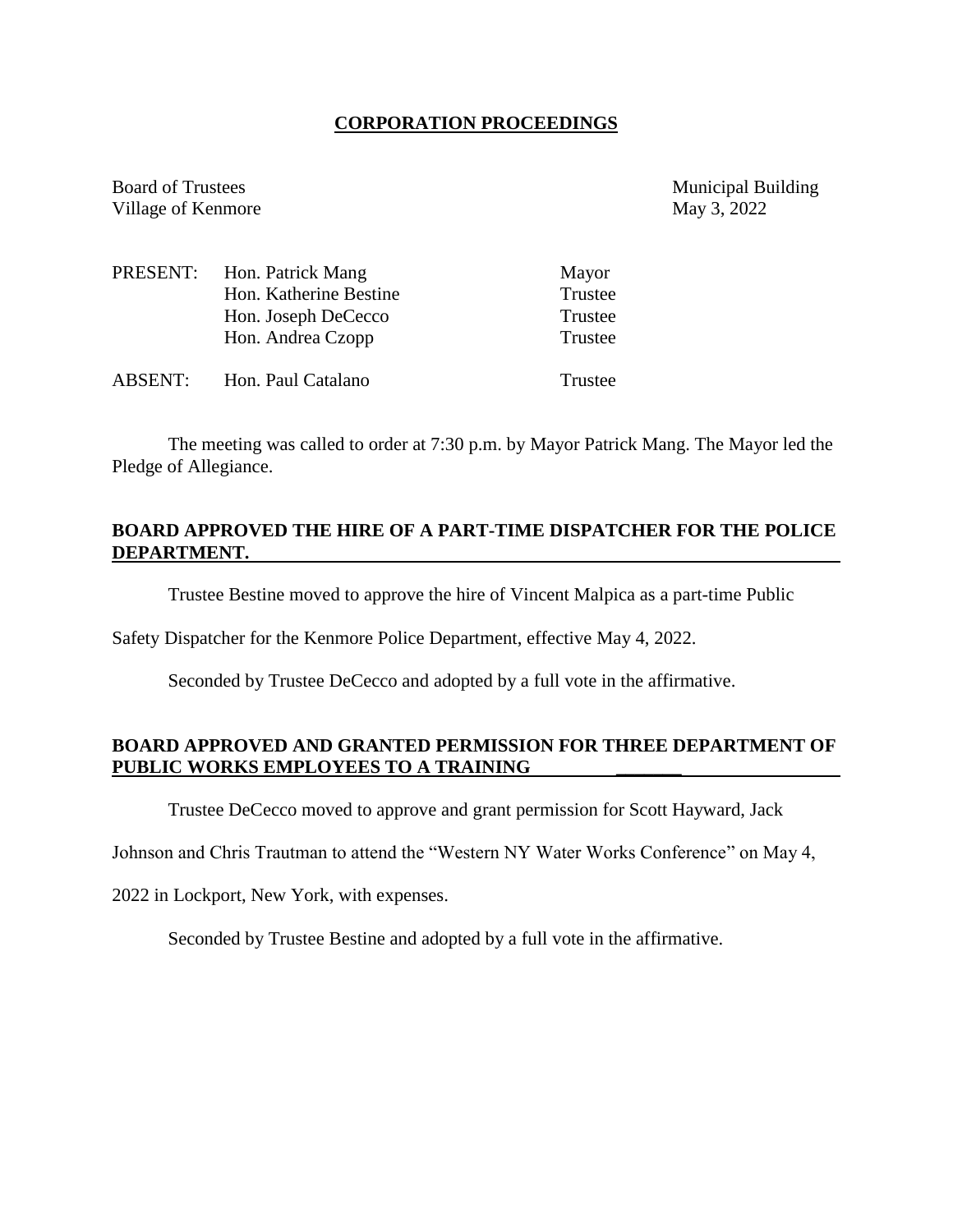## **BOARD APPROVED A CHANGE ORDER FOR THE WQIP SEWER AND MANHOLE REHABILITATION PROJECT.**

Trustee Czopp moved to a change order for the Water Quality Improvement Project -

Sewer and Manhole Rehabilitation Project in the amount of \$74,020.00.

Seconded by Trustee DeCecco and adopted by a full vote of all members present.

# **BOARD APPROVED A PUBLICATION OF A LEGAL NOTICE FOR A PUBLIC HEARING PERTAINING EMINENT DOMAIN.**

Trustee Bestine moved to approve the publication of legal notice of public hearing on

June 7, 2022 pertaining eminent domain. A copy of the legal notice is attached to these minutes for record purposes.

Seconded by Trustee DeCecco and adopted by a full vote of all members present.

#### **ABSTRACT OF AUDITED VOUCHERS.**

Trustee Czopp offered the following resolution and moved for its adoption:

**RESOLVED,** that the Mayor be and he hereby is authorized to sign the Abstract of Audited

Vouchers dated May 3, 2022, in the amount of \$420,650.97; General Fund \$205,079.73; Water

Fund \$12,871.42; Sewer Fund \$10,926.74; Capital Fund \$191,773.08 to direct the Treasurer to

pay each of the listed claimants in the amount appearing opposite his/her name.

Seconded by Trustee DeCecco and adopted by a full vote in the affirmative.